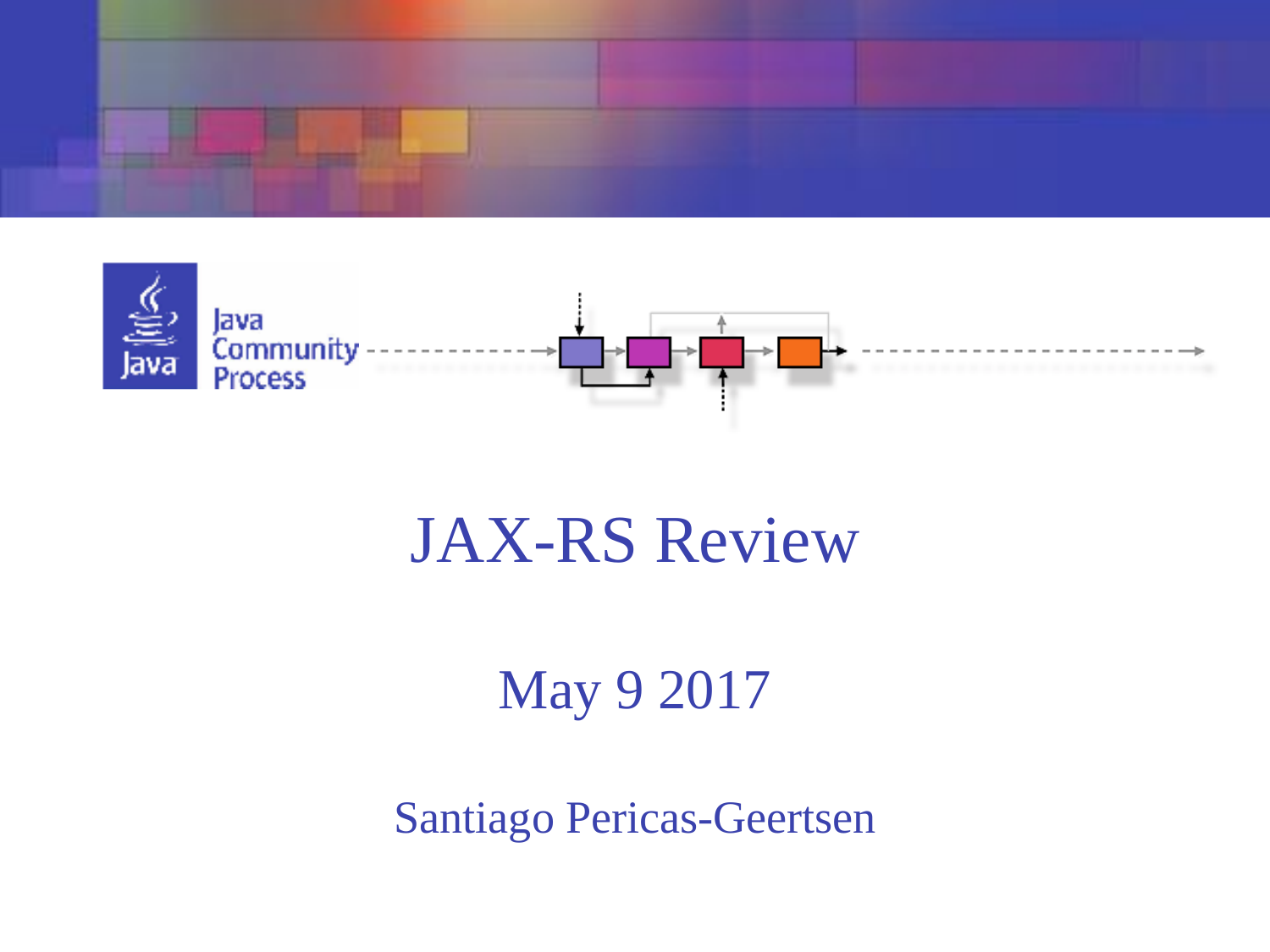#### **Agenda**

- About JAX-RS 2.1 (JSR 370)
- Introduction and History
- New Technical Features
- Community
- Conclusions and Next Steps

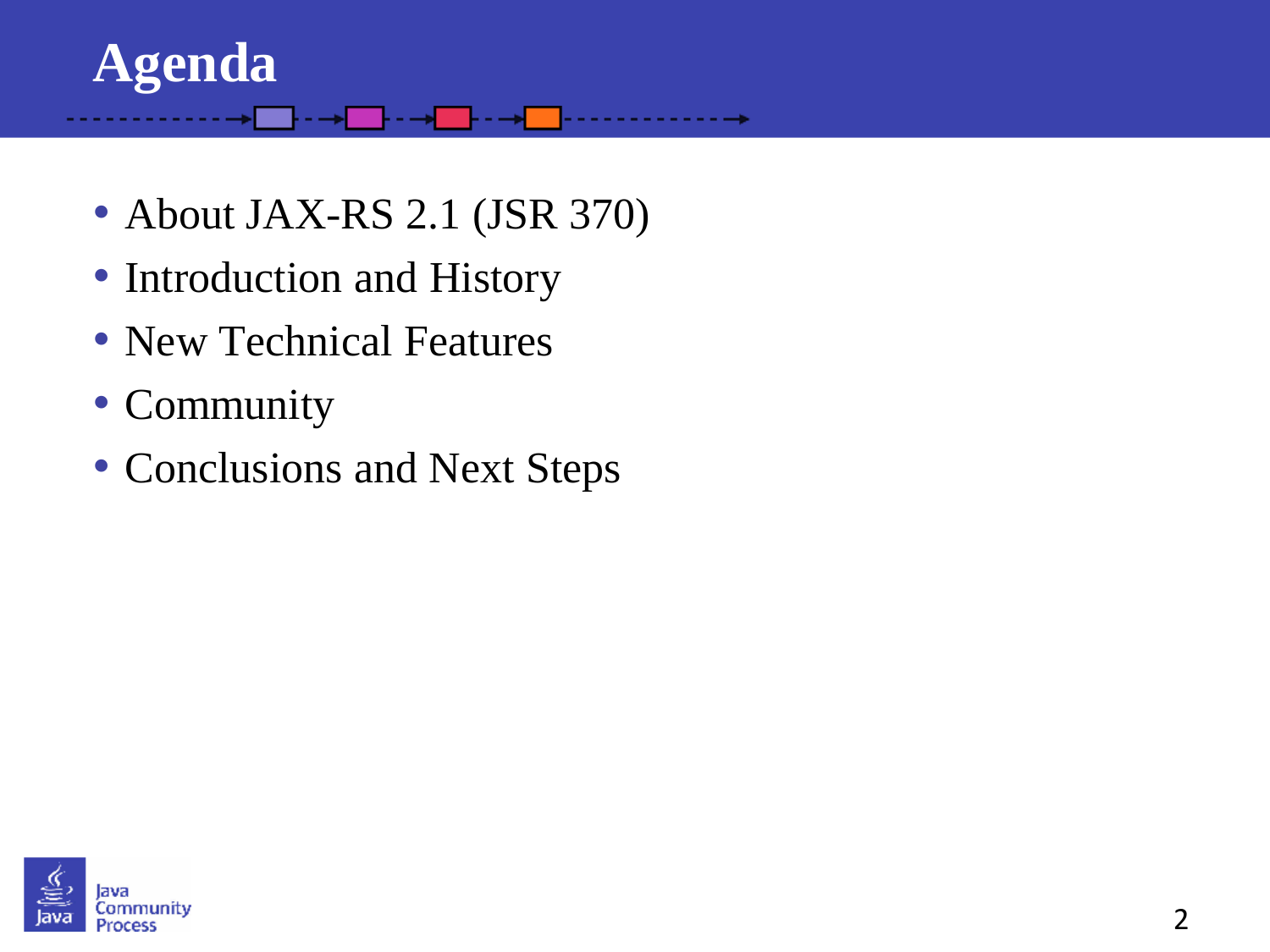#### **About**

- 10 years in the making
	- JAX-RS 1.0 started August, 2007
- Primary goal:

*Define a set of Java APIs for the development of Web services according to the REST architectural style*

- Sub-goals:
	- POJO based
	- HTTP centric
	- Format independence
	- Container independence
	- Part of Java EE

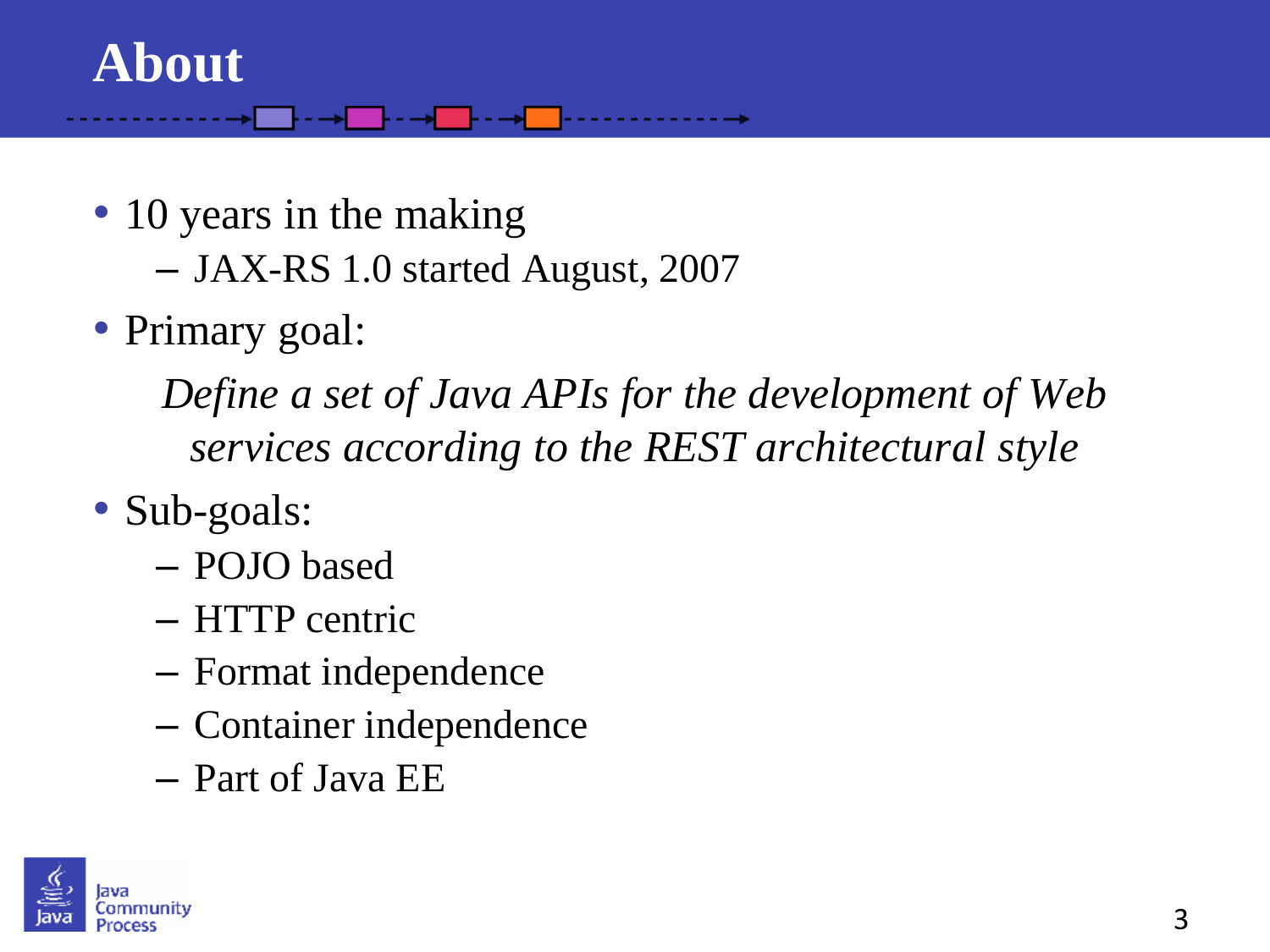### **History**

- Spanned 3 JSRs: 311, 339, 370 (current)
- Versions:
	- JAX-RS 1.0: October 2008
	- JAX-RS 1.1: November 2009
	- JAX-RS 2.0: May 2013
	- JAX-RS 2.1: *Planned for July 2017*

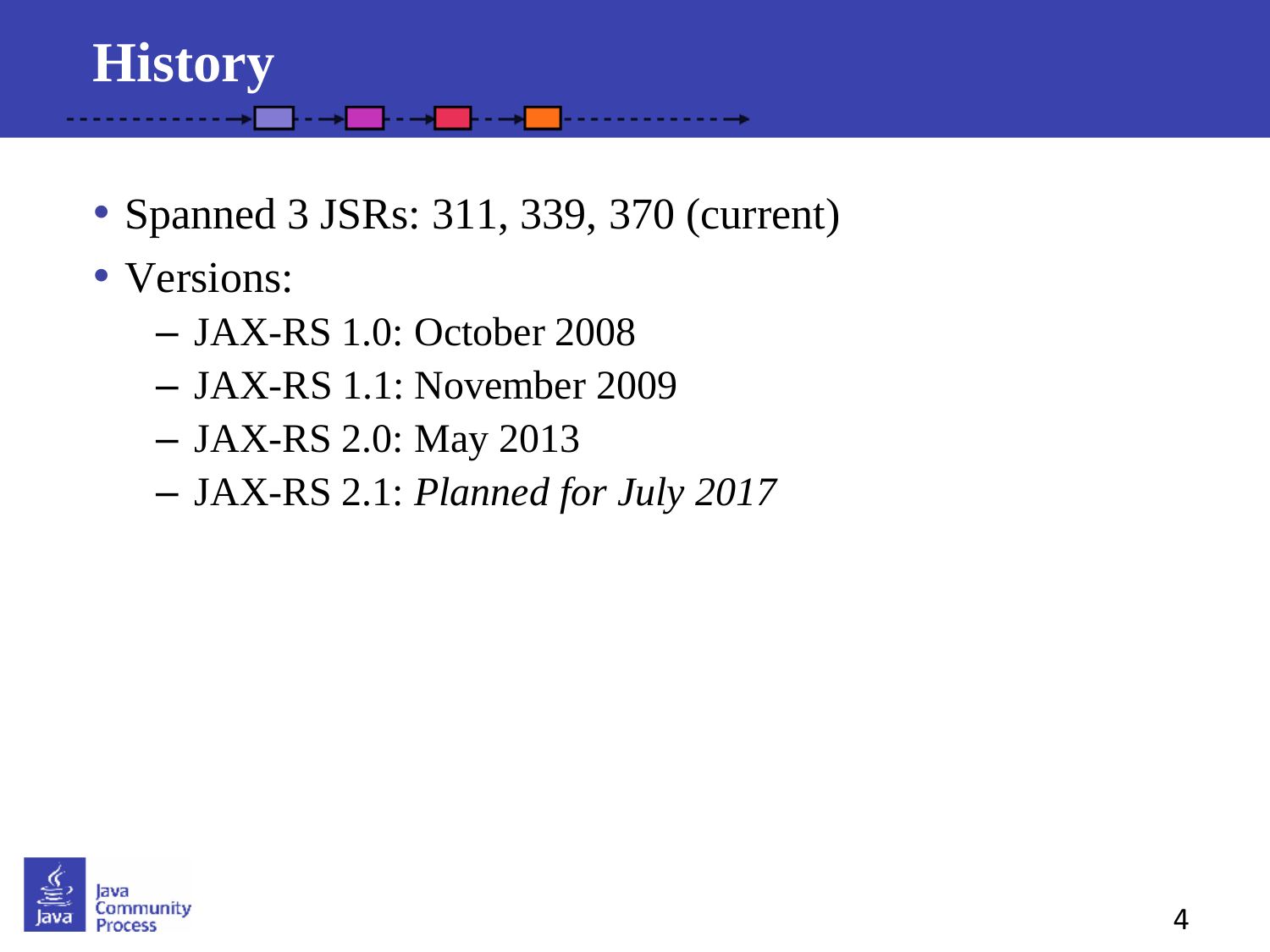# **The Expert Group**

- Members:
	- Pavel Bucek, Santiago Pericas-Geertsen (Leads)
	- Adam Bien, Sebastian Dashner, Andy McCright, Markus Karg, Marcos Luna, Alessio Soldano, Julian Reschke, Sergey Beryozkin, Casey Lee
- Companies represented:
	- IBM, Red Hat, Talend, VSP and Oracle
- Communication: expert mailing list only
- Tools: Wikis, GIT forks

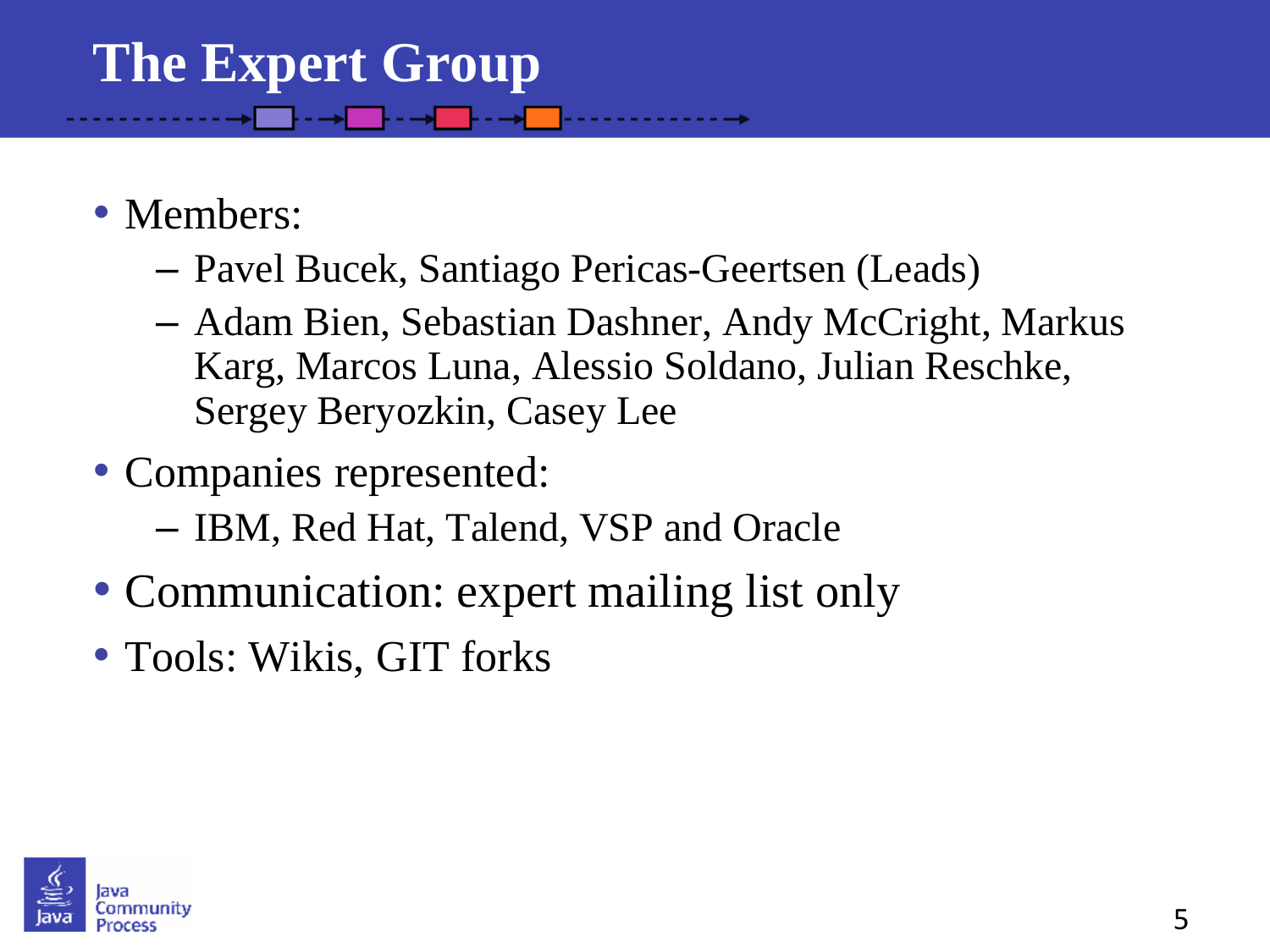#### **Proposed Features in 2.1**

- Server Sent Events
- Reactive clients
- Non-Blocking I/O
- Alignment with JSON-B and Servlet 4.0
- Better integration with CDI

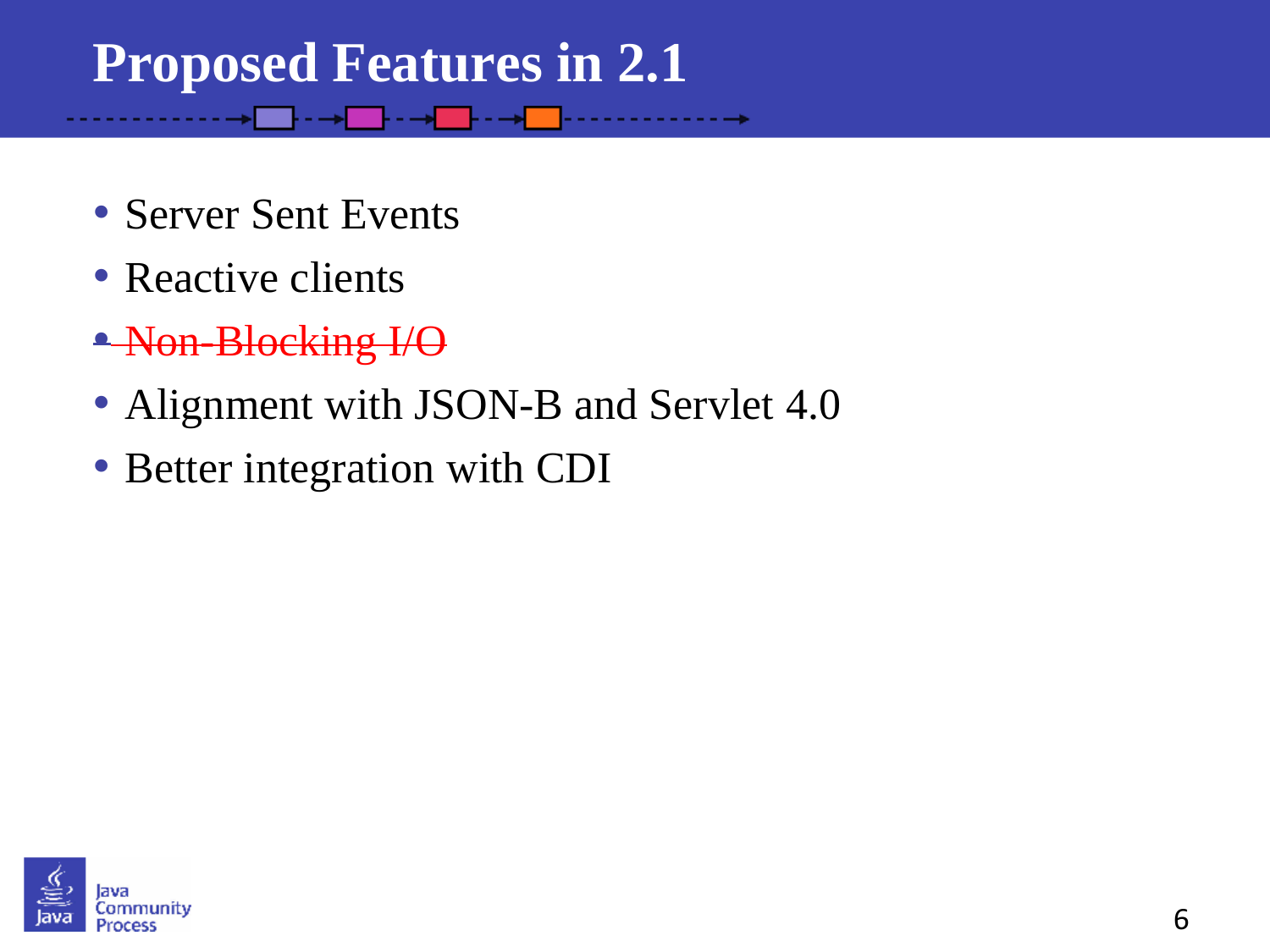### **Server Sent Events (1 of 2)**

- Server API: Injectable Sse and SseEventSink types
- Declare SSE media type in @Produces
- Example:

```
@GET @Produces("text/event-stream") public void eventStream(
   @Context SseEventSink eventSink, @Context Sse sse) { 
  executor.execute(() -> {
     try (SseEventSink sink = eventSink) { 
eventSink.send(sse.newEvent("event1")); 
        eventSink.send(sse.newEvent("event2")); 
     } catch (IOException e) { // handle exception } 
});}
```
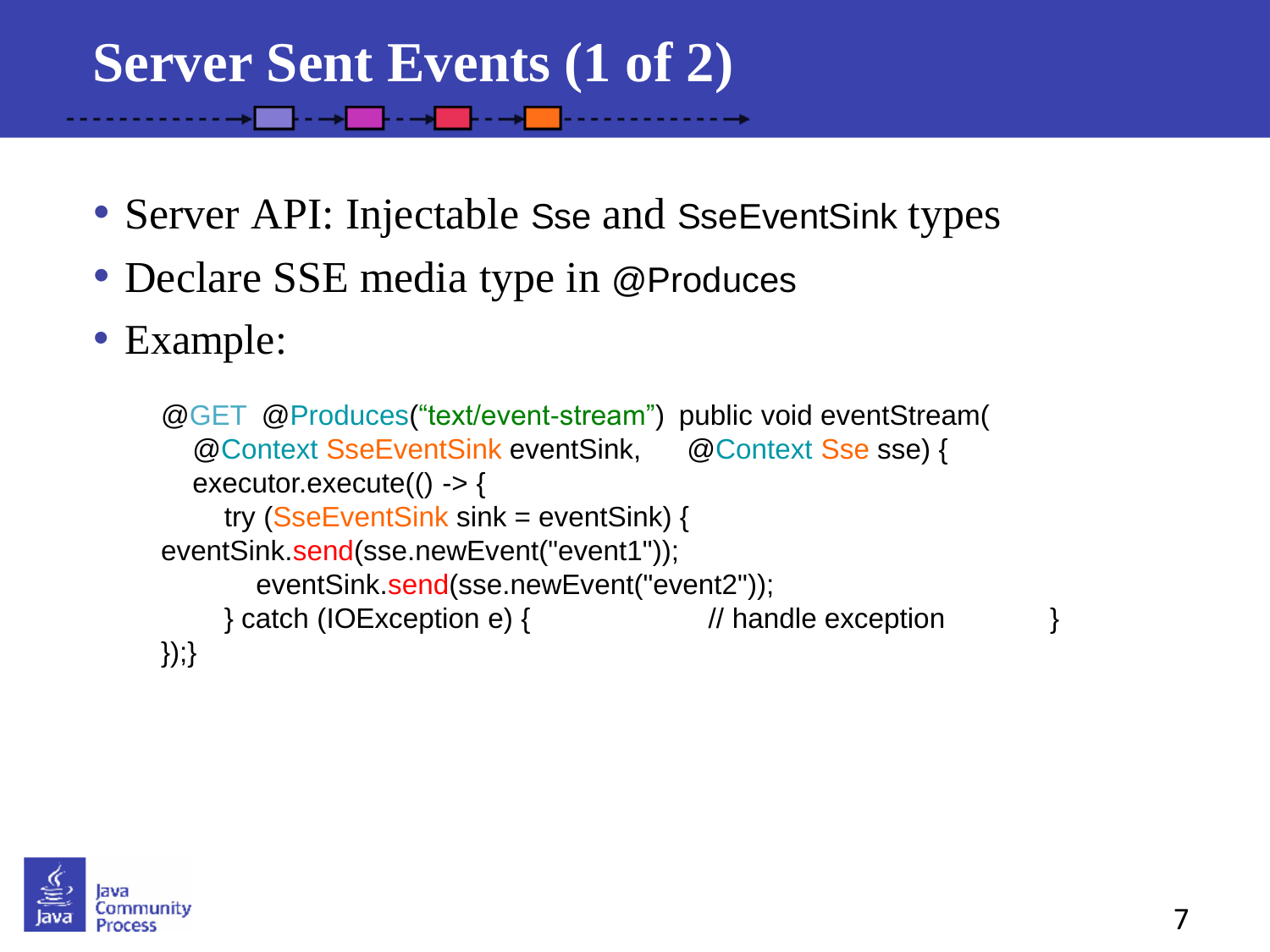## **Server Sent Events (2 of 2)**

- Client API: SseEventSource as dual of server sink
- Multiple life-cycle events: onEvent, OnError, OnComplete
- Example with on Event callback:

```
try (SseEventSource source = 
      SseEventSource.target("http://…").build()) { 
 source.register(System.out::println);
 source.open(); Thread.sleep(500); } catch (InterruptedException e)
   // falls through }
```
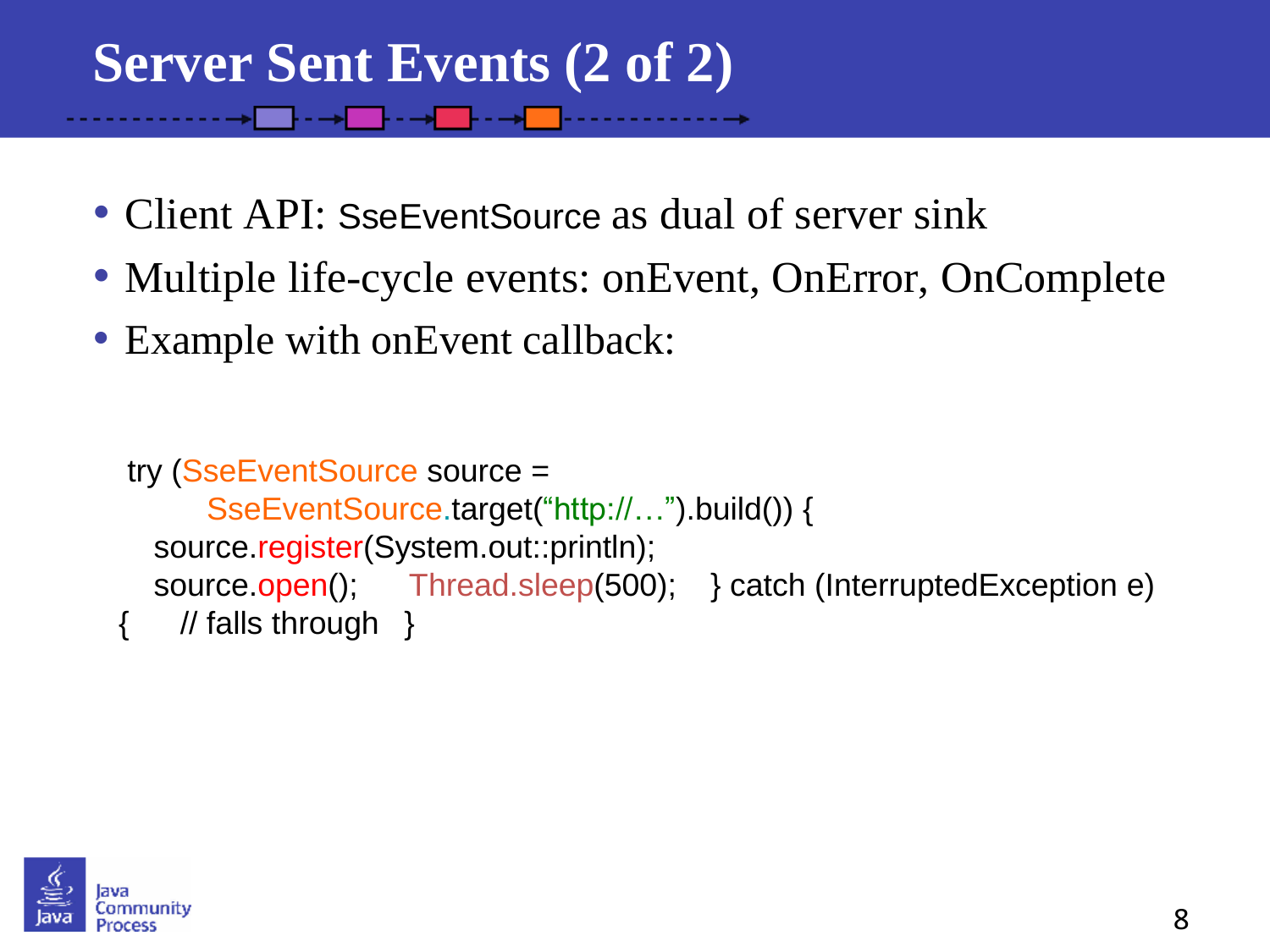### **Reactive Clients (1 of 2)**

- Support for rx() modifier and CompletionStage
- Leverage async computation library in Java SE 8
- Example:

CompletionStage<String> cs1 = target1.request().rx().get(String.class);

```
CompletionStage<String> cs2 = 
   cs1.thenCompose(user ->
    target2.request().header("user", user)
      .rx().get(String.class));
```
cs2.thenAccept(quote -> System.out.println(quote));

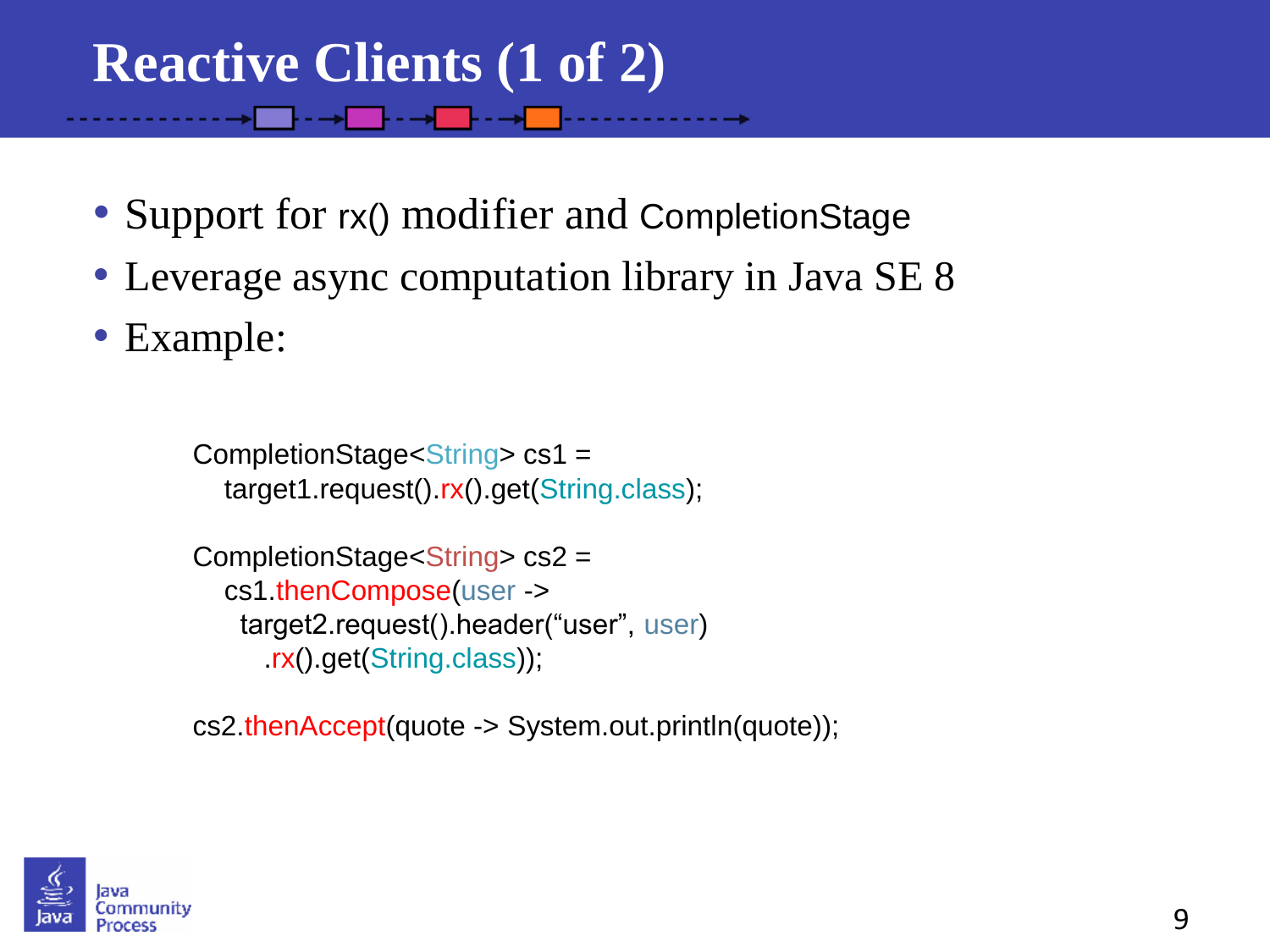## **Reactive Clients (2 of 2)**

- Other Reactive libraries supported as extensions
- RxJava Example:

```
Client client =
  client.register(ObservableRxInvokerProvider.class);
Observable<String> of = 
   client.target("forecast/{destination}")
       .resolveTemplate("destination", "mars")
       .request() 
       .rx(ObservableRxInvoker.class)
       .get(String.class);
of.subscribe(System.out::println);
                                                                      Provider
                                                                Override
```


Register a

default Invoker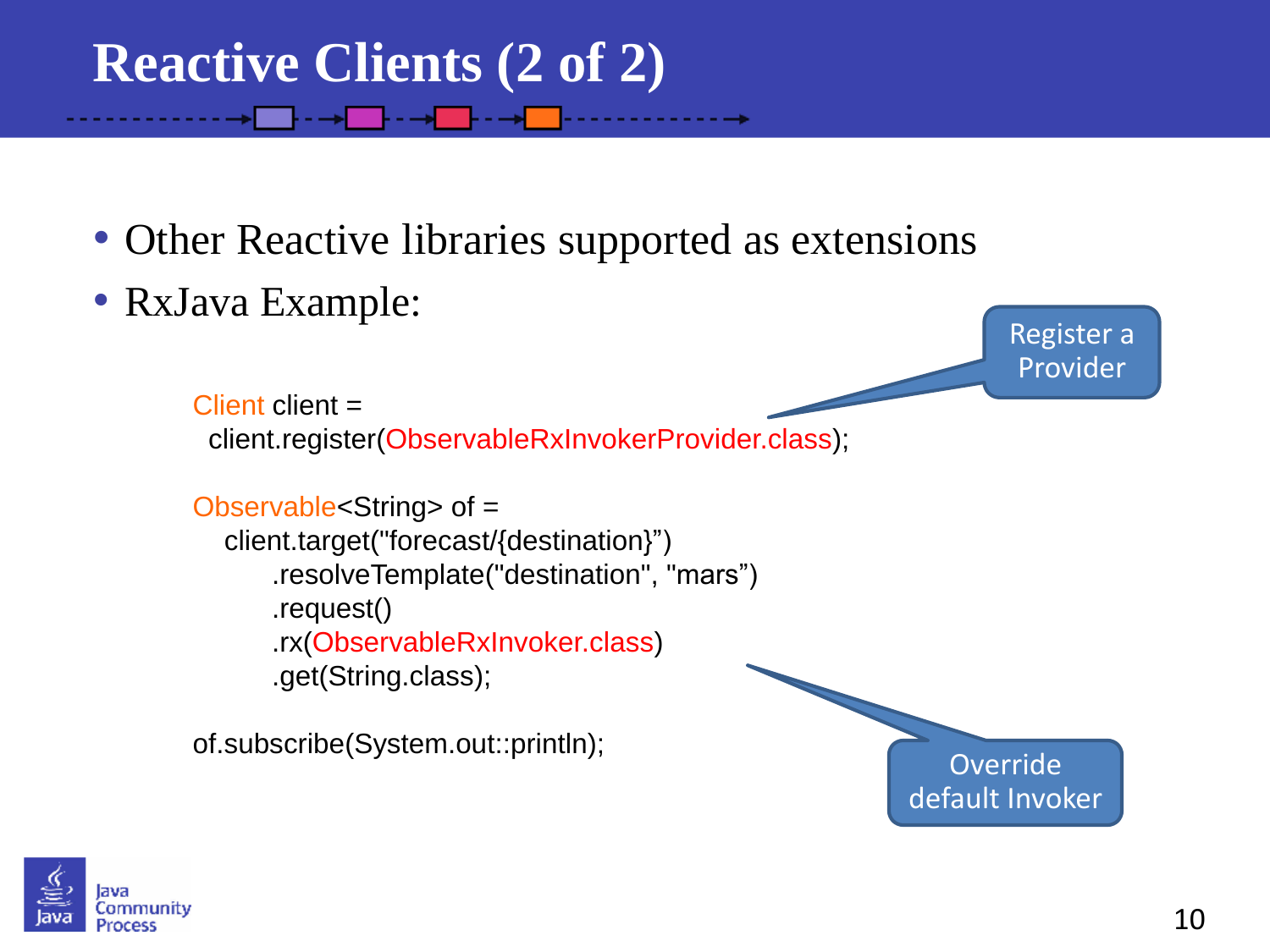#### **Non-Blocking I/O: Feature Dropped** ▁<mark>⊦·→</mark>▁⊦·→<mark></u>▁⊦…</mark>

- Basic idea:
	- Support for streaming collections in entities
	- Proposal based on Java SE 9 Flows
- Problems:
	- Hard to support on Java SE 8 with forward compatibility
	- Unproven approach needs more experimentation
	- Time constraints

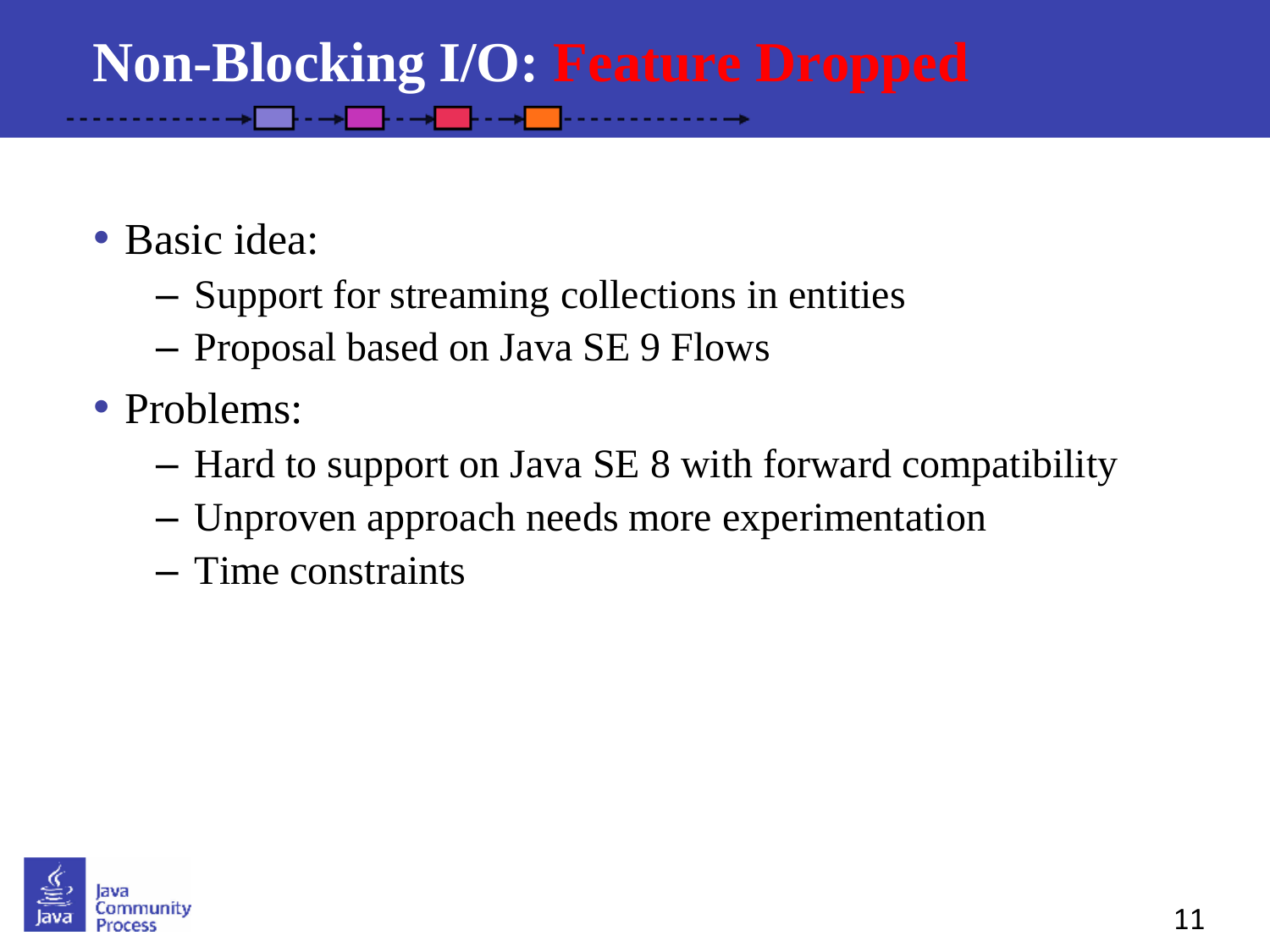#### **Other deliverables**

- RI: Jersey (Oracle)
- TCK (Oracle)
- Jersey's user guide and samples
	- https://github.com/jersey/jersey

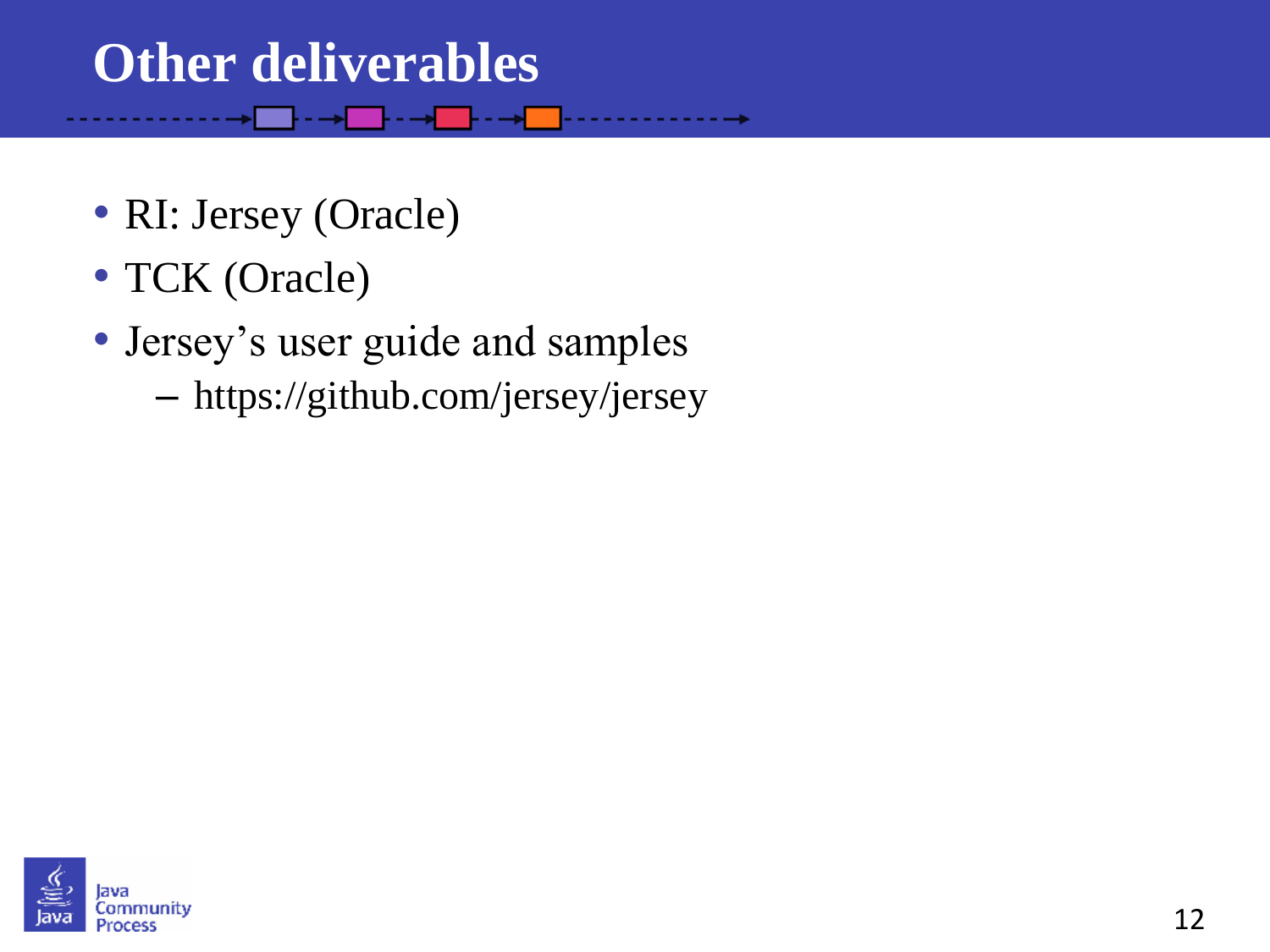#### **Liasions with other JSRs**

▁<mark>⊦·→</mark>▁‐→<mark>▁</mark>‐→<mark>▁</mark>‐

- JSON-B
	- Support for JSON-B objects
- BV
	- Parameter and entity validation
- Servlet
	- Integration with new features
- CDI
	- Dependency injection in JAX-RS classes

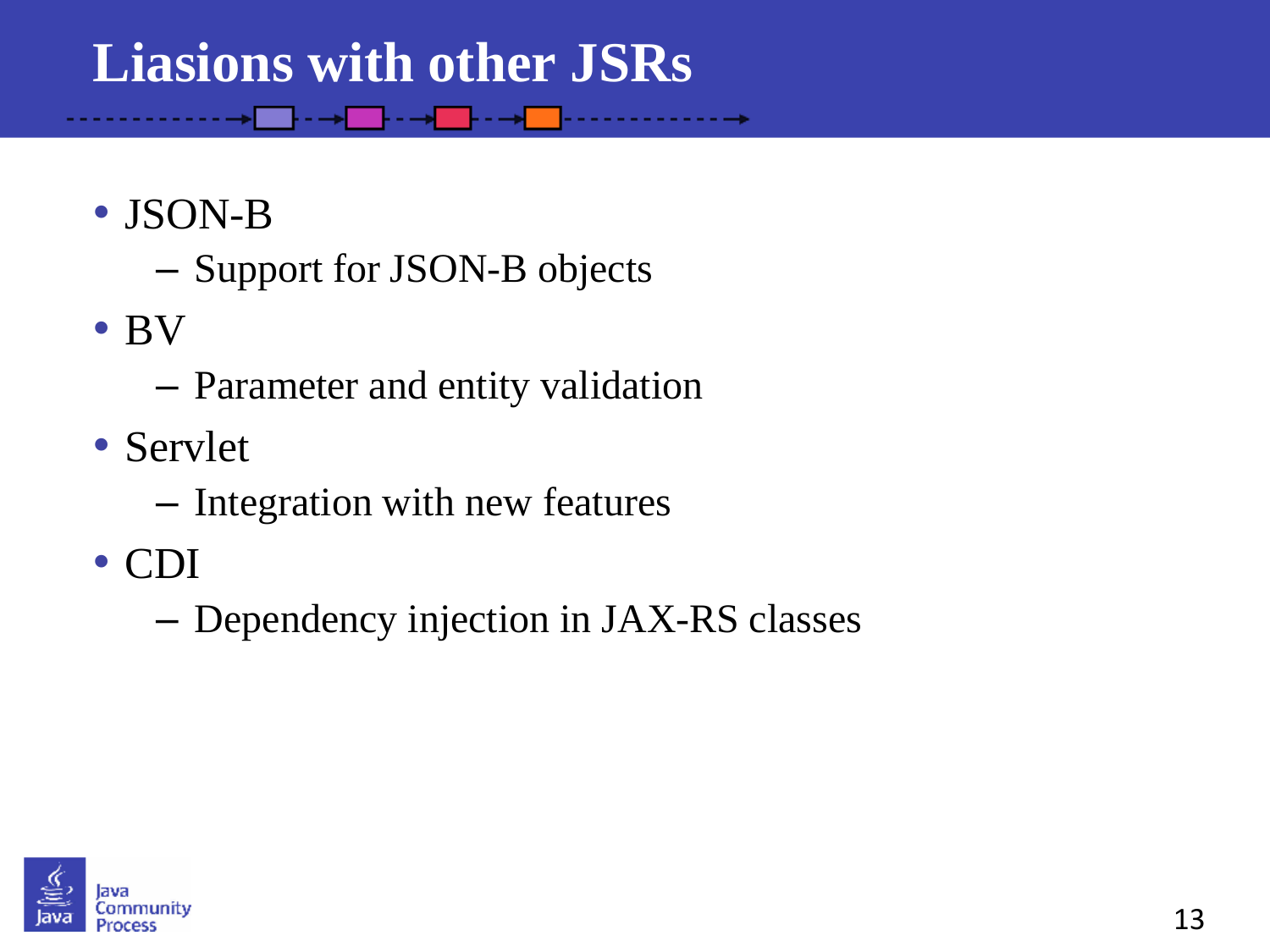#### **Implementations** - 1444

- Other implementations besides RI:
	- RESTeasy: resteasy.jboss.org (Red Hat)
	- Apache CXF: cxf.apache.org (Apache)

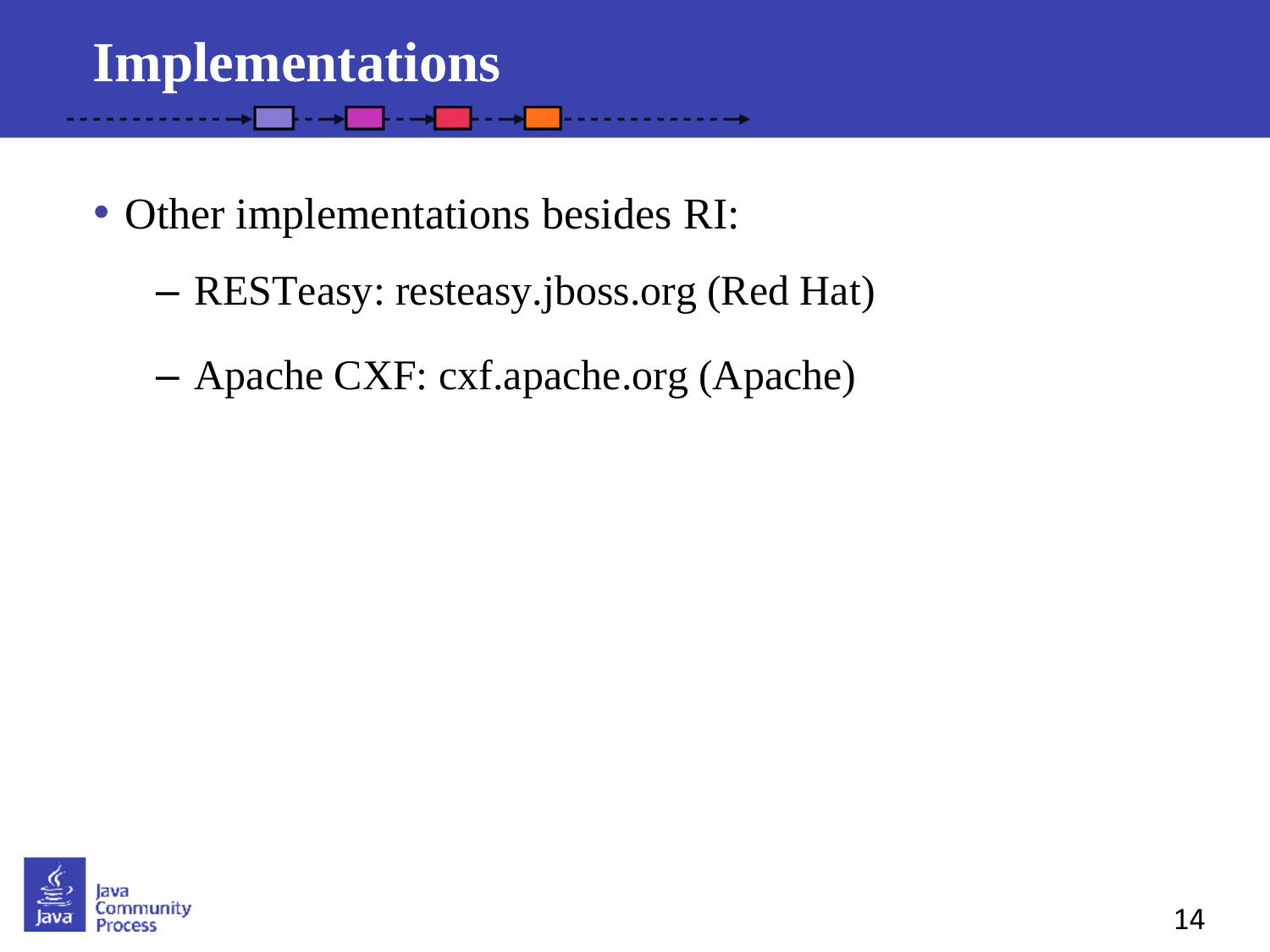#### **Conference Talks** ▁<mark>┞▚╶┾▏▕▕▖▖▃<del>▅</del>▏▁▕</mark>▖▖▖▖▖▖▖

- Devoxx US:
	- JAX-RS 2.1 Reloaded (March 2017)
	- <http://cfp.devoxx.us/2017/talk/GFN-6657>
		- Includes: Reactive Clients, SSE and NIO

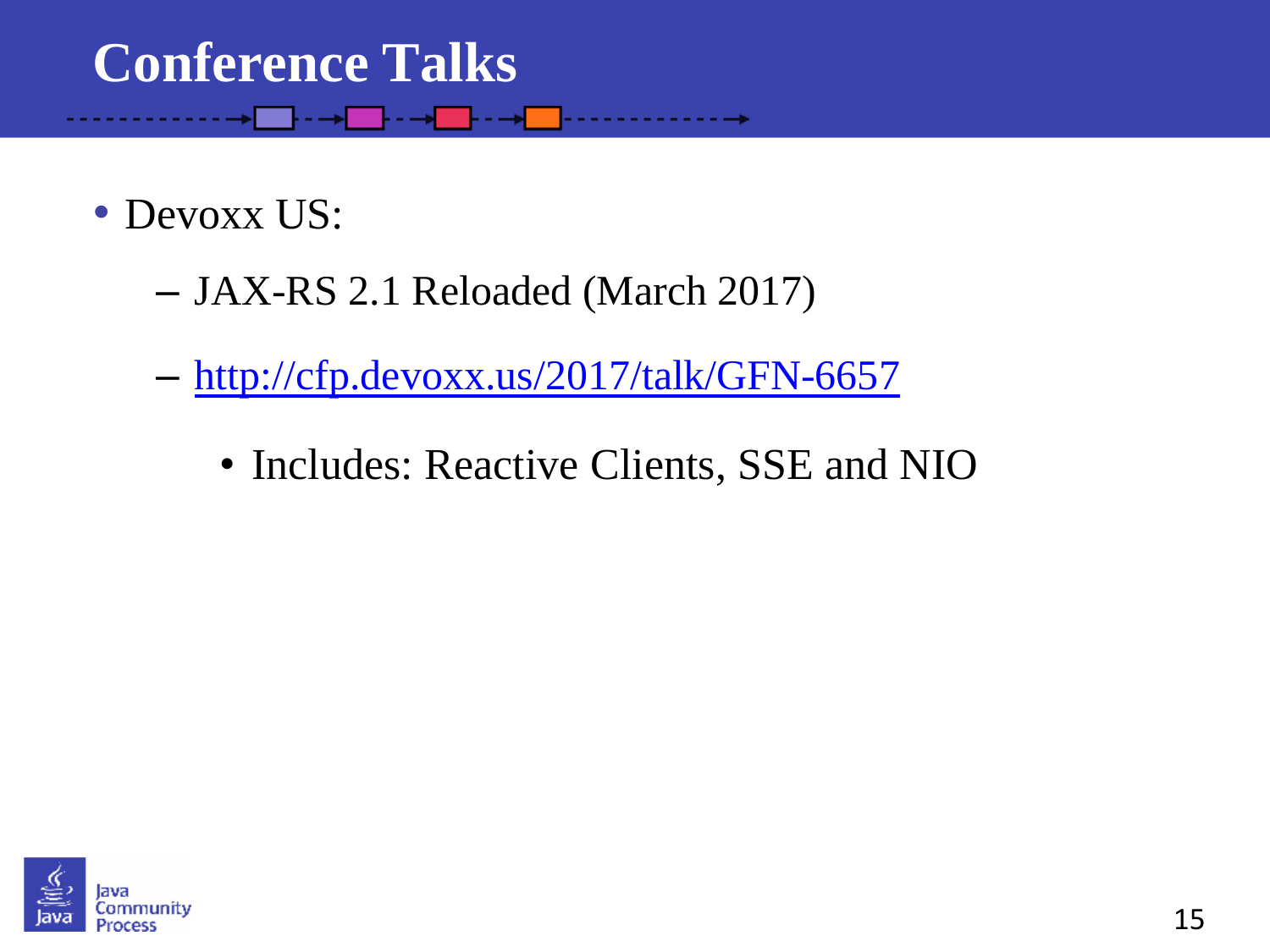#### **Schedule**

- Renew Ballot 2: December 12, 2016
- Early Draft Review: April 12, 2017 (Completed)
- Public Review: May 20, 2017 (Completed)
- Public Review Ballot: June 5, 2017 (*In progress*)
- Proposed Final Draft: *Late June, 2017*
- Proposed Final Draft Ballot: *Late July 2017*

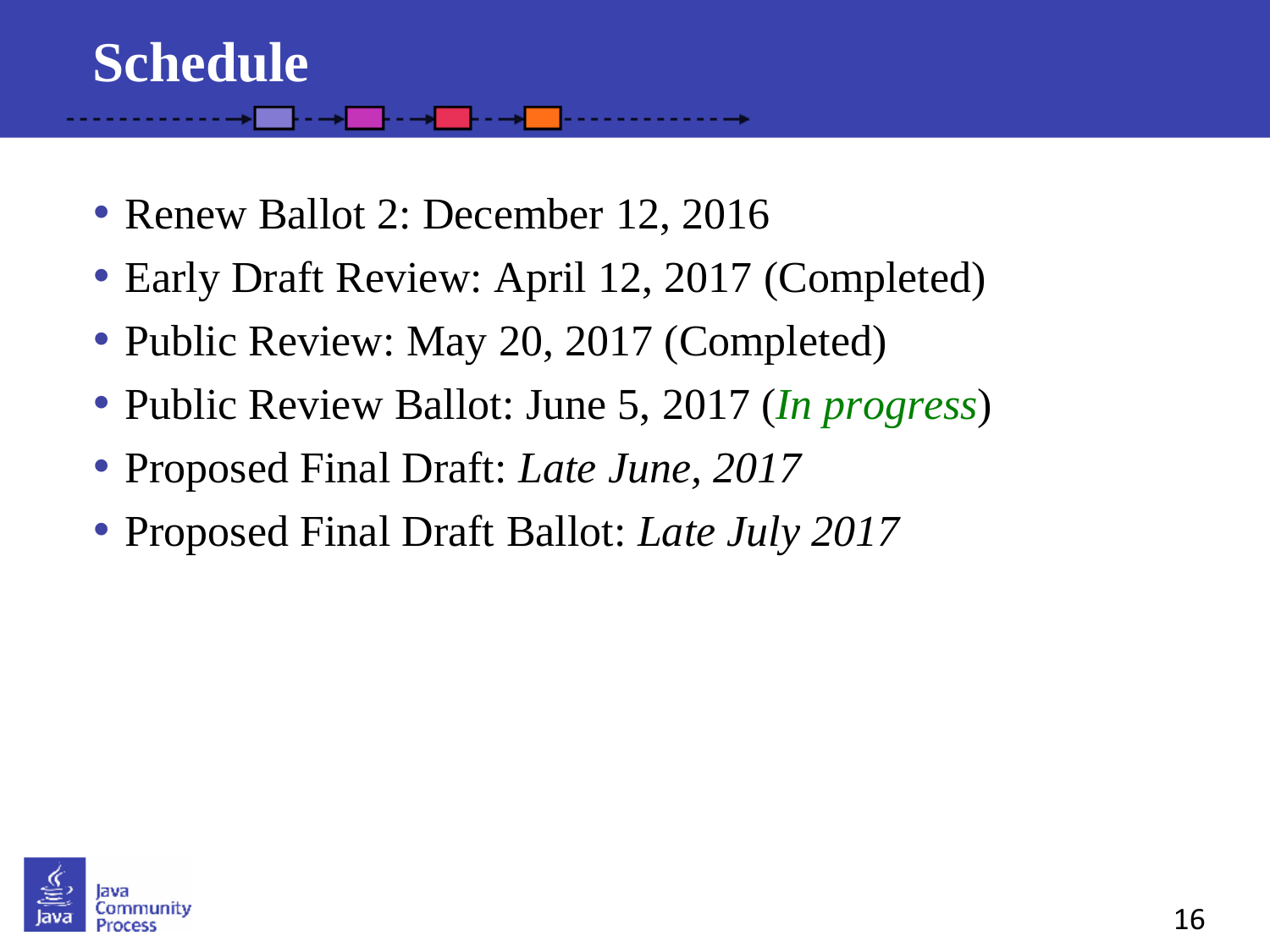### **Participation and transparency**

- JSR page on JCP.org:
	- <https://www.jcp.org/en/jsr/detail?id=370>
- Other Links:
	- <https://jax-rs-spec.java.net/> (Old)
	- [https://github.com/jax-rs \(](https://github.com/jax-rs)New)
		- Work in progress
	- <https://github.com/jersey/jersey> (RI)

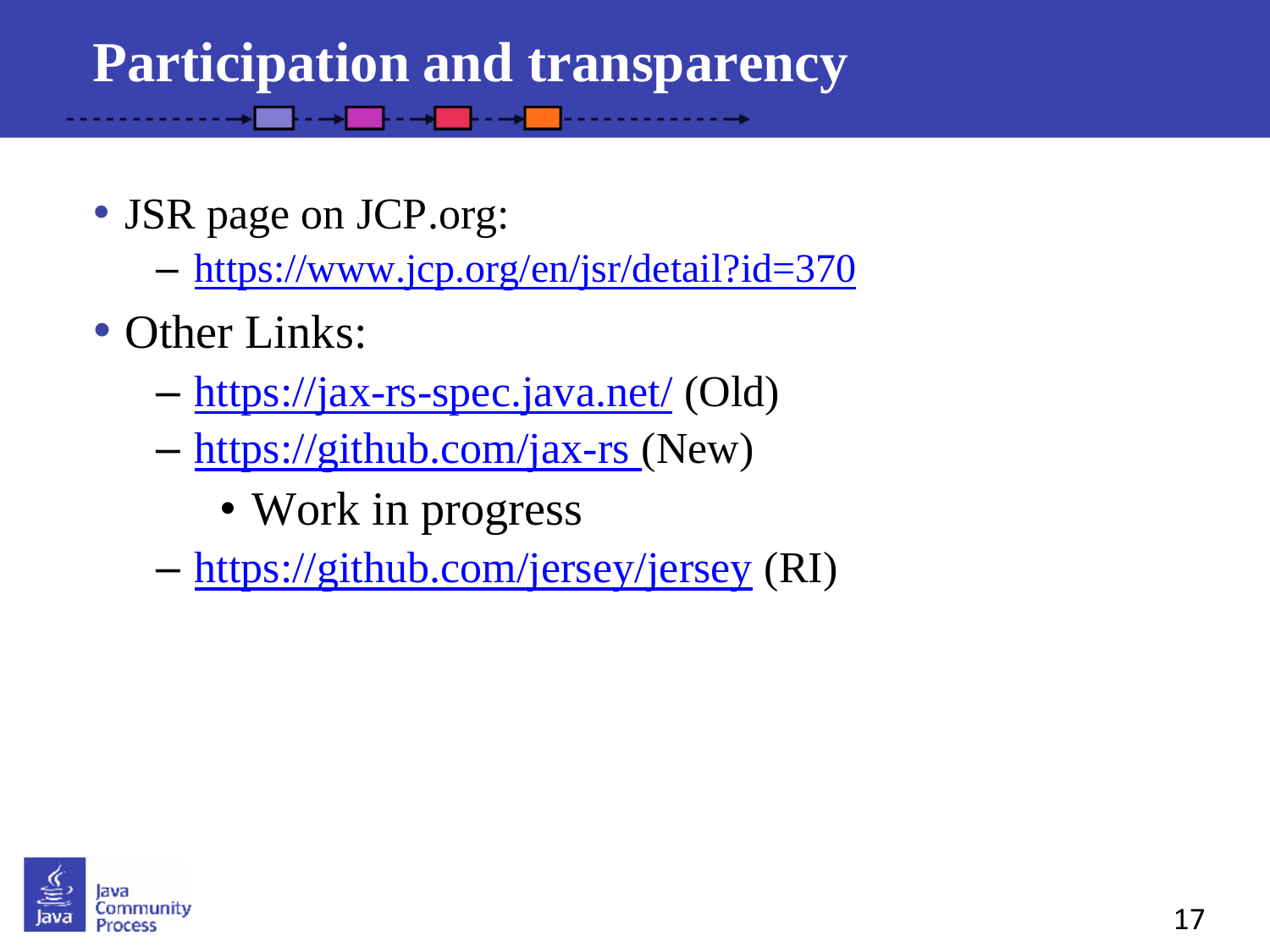# **Mailing lists**

- Mailing lists:
	- [jsr370-experts@jax-rs-spec.java.net](mailto:jsr370-experts@jax-rs-spec.java.net) (Old)
		- # of messages 2017: 360
		- Mirrored on User's alias
	- [users@jax-rs-spec.java.net](mailto:jsr370-users@jax-rs-spec.java.net) (Old)
		- # of messages 2017: 411

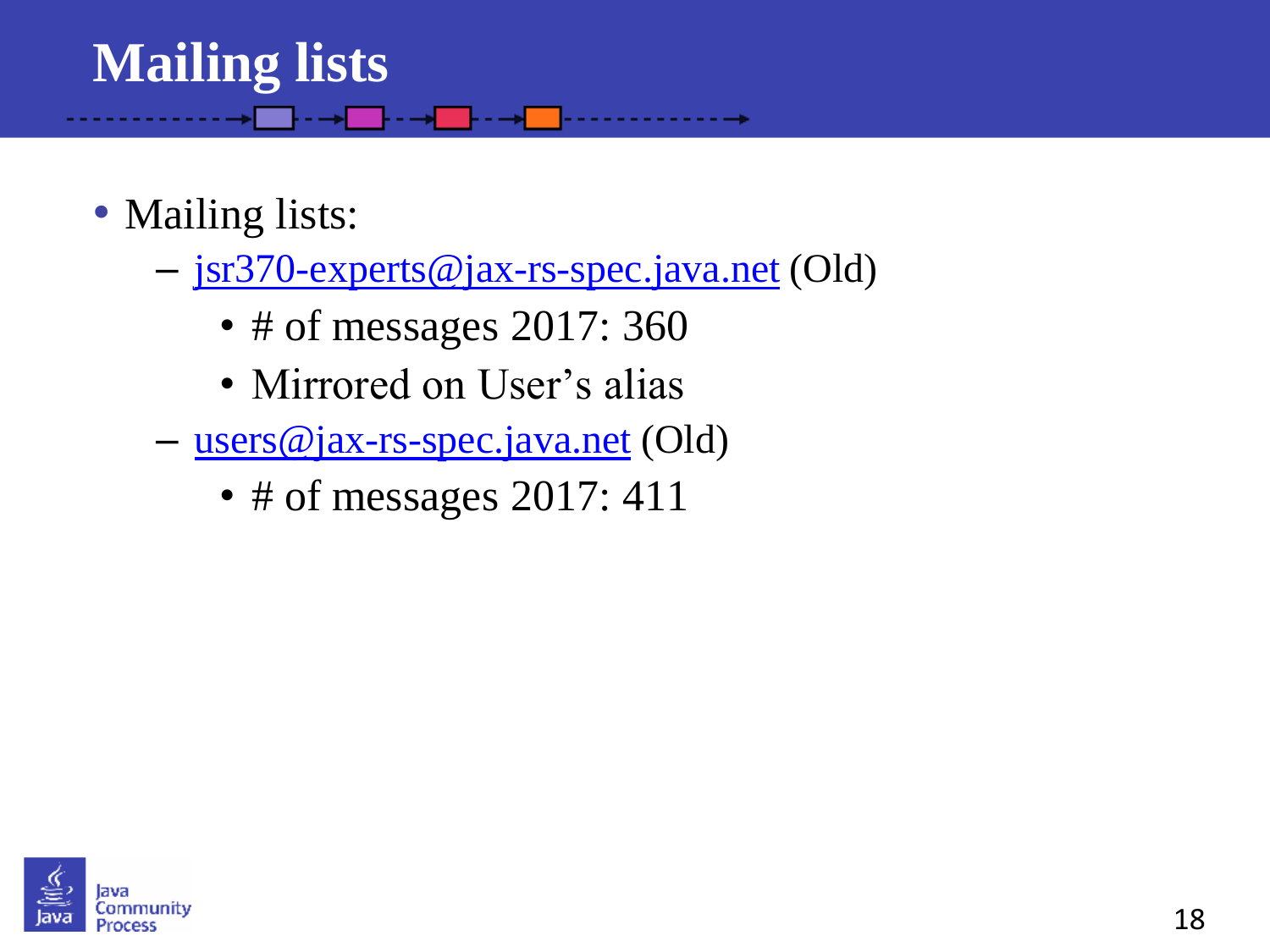# **Issue tracker**

- 164 Open and 385 Closed
- <https://github.com/jax-rs/api/issues> (New)
- Discussions on mailing lists
	- Most actions carried out by Spec Leads

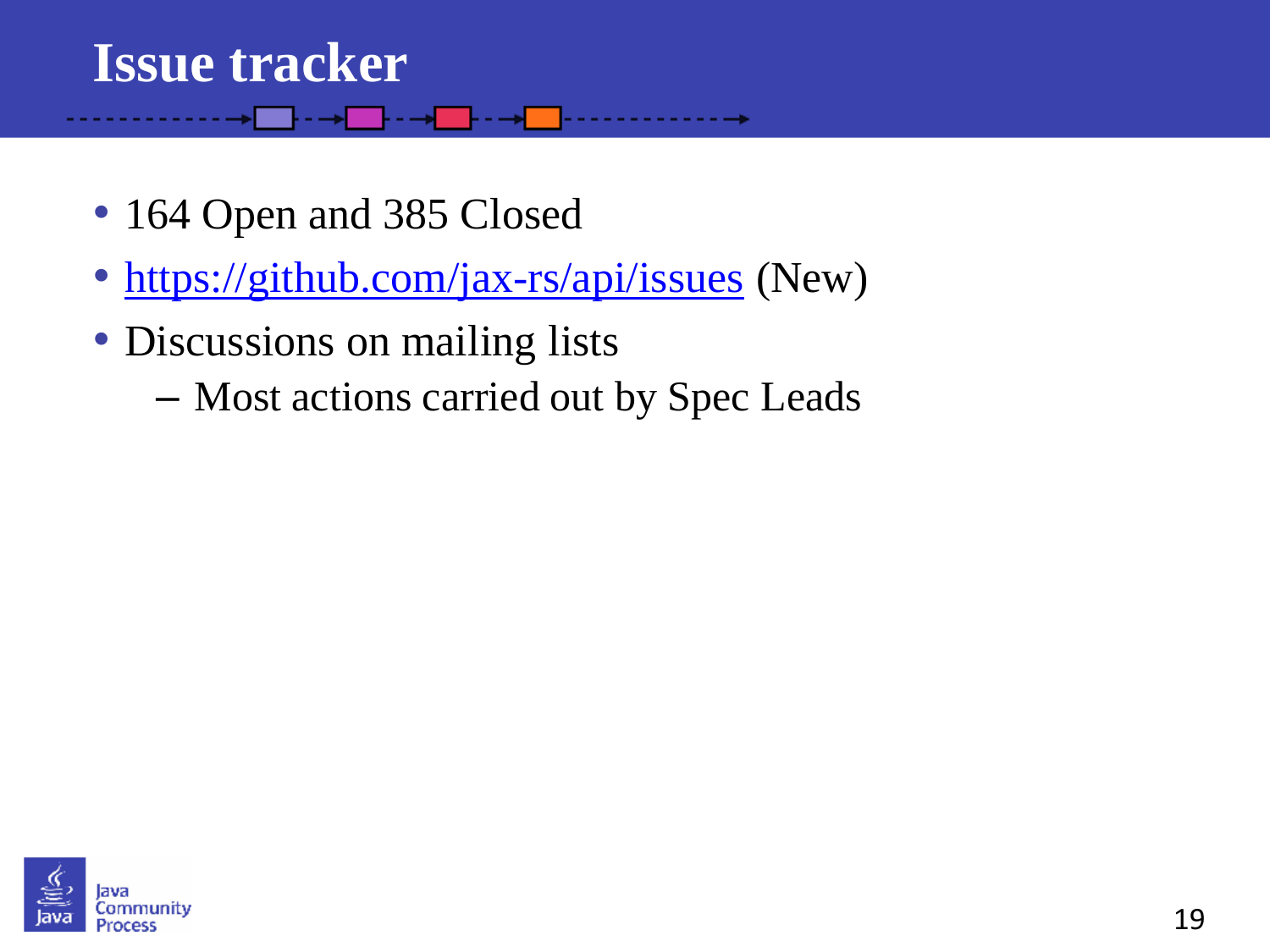## **Conclusions and Next Steps**

- Summary:
	- Work on SSE completed and stable
	- Work on Reactive Clients completed and stable
	- Initial integration with JSON-B in progress
	- Non-blocking I/O left as *future work*
		- Initial proposal based on Java SE 9 Flows
- Next Steps:
	- Review high-priority issues
	- Some BV and CDI issues left